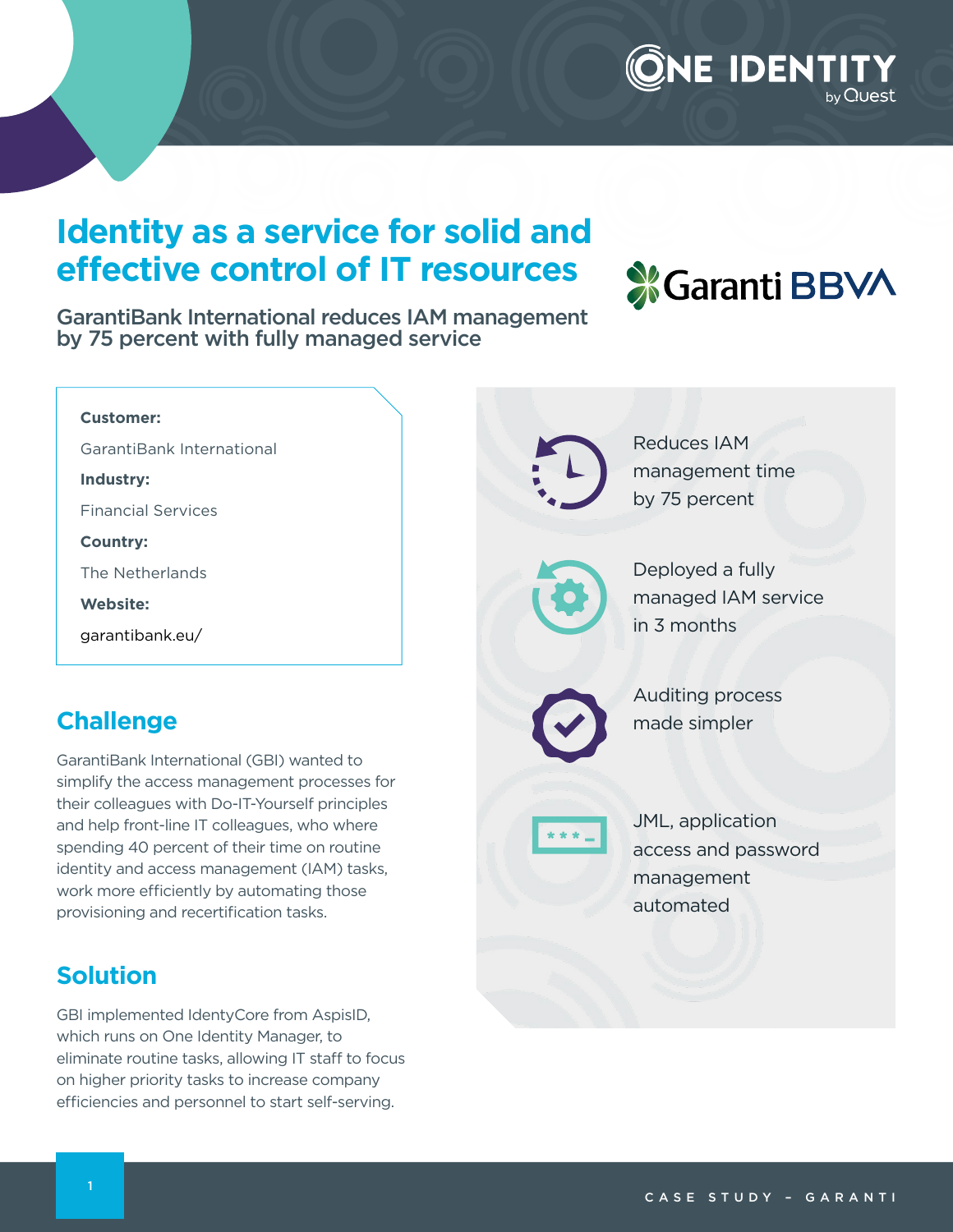GarantiBank International (GBI) is a mid-sized bank based in the Netherlands and part of the BBVA financial services group. Its trade and commodity banking, corporate banking and global market services support regional and global customers scale. And through simple yet customized digital solutions the bank aims to give customers a unique experience.

#### **Manual tasks take up 40 percent of workloads**

GBI wanted to increase the efficiency of its identity and access management (IAM) framework that had been built internally. The IAM framework supported key tasks such as joiner, mover and leaver (JML) activities, application access and password management, and compliance and reporting.

Yet the framework, which was based on manual processes, was time-consuming for front-line IT staff. They spent more time seeking JML approvals from business and application owners than making completing requests. Furthermore, they were constantly responding to tickets for forgotten passwords, and compliance and reporting required many hours of collating data from multiple sources. Alex Hurkmans, chief digital officer at GBI says, "The front-line IT team were spending around 40 percent of their time on these routine tasks."

Hurkmans believed team members should be spending more of their time improving user experiences through helping personnel get more from the functionality of their applications. Plus, team members were skilled IT professionals and spending so much time on routine tasks wasn't helping their career development. "We want to retain our talent and give personnel a stimulating and satisfying place of work," he says.

"The front-line IT team has reduced its workloads by 75 percent"

Alex Hurkmans, Chief Digital Officer, GBI

#### **A fully managed IAM service deployed in 3 months**

GBI looked to add a layer of automation on top of its IAM framework to reduce the manual workloads on IT and improve internal efficiencies. "My goal was enabling personnel to self-serve wherever possible and giving them a better user experience," comments Hurkmans. The organisation went to the market for IAM solutions, making detailed assessments of the vendors and their solutions.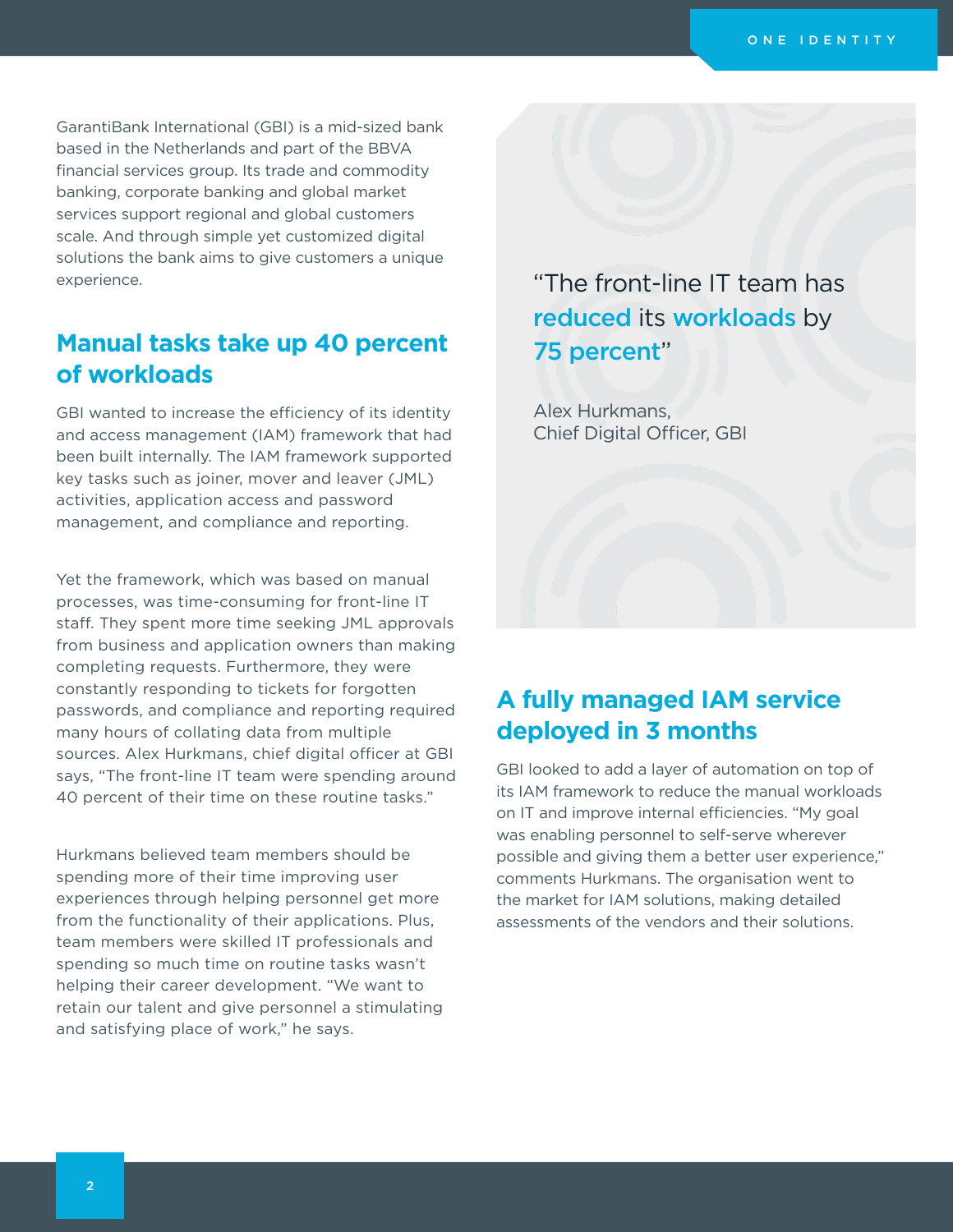"We saw the AspisID engineers really knew One Identity Manager and IdentyCore well and made sure we got as much out of the service as possible."

Alex Hurkmans, Chief Digital Officer, GBI

The bank chose IdentyCore, an IAM-as-a-Service solution, which is underpinned by One Identity Manager, delivered by AspisID. Hurkmans was particularly impressed by the expertise of AspisID and the knowledge of its personnel. "We saw the AspisID engineers really knew the IdentyCore solution and made sure we got as much out of the service as possible," says Hurkmans. Thanks to the preparation GBI did prior to deployment and the good collaboration between GBI and AspisID, the solution was in place and running in three months. Bart Kollau, managing partner at AspisID remembers, "it was one of the fastest implementations I have ever seen".

#### **Reduces IAM management time by 75 percent**

After deployment, GBI largely automated JML management, application access and password management using IdentyCore, which runs on One Identity Manager as a single tenant and offers all of One Identity Manager's capabilities. Furthermore, GBI found that auditing processes for compliance and re-certification became simpler because the IT team could also ensure adherence and pull reports out of One Identity Manager via IdentyCore to fulfil auditors' needs. "The front-line IT team has reduced its workloads by 75 percent," says Hurkmans.

With the time saved, the team is analysing helpdesk requests on using bank applications. It's then creating content, like videos, for the knowledge base that personnel can access to answer their questions and learn how to use the applications more effectively. "The front-line team is doing more stimulating and satisfying work, which in turn will help us when it comes to retaining our IT talent," comments Hurkmans.